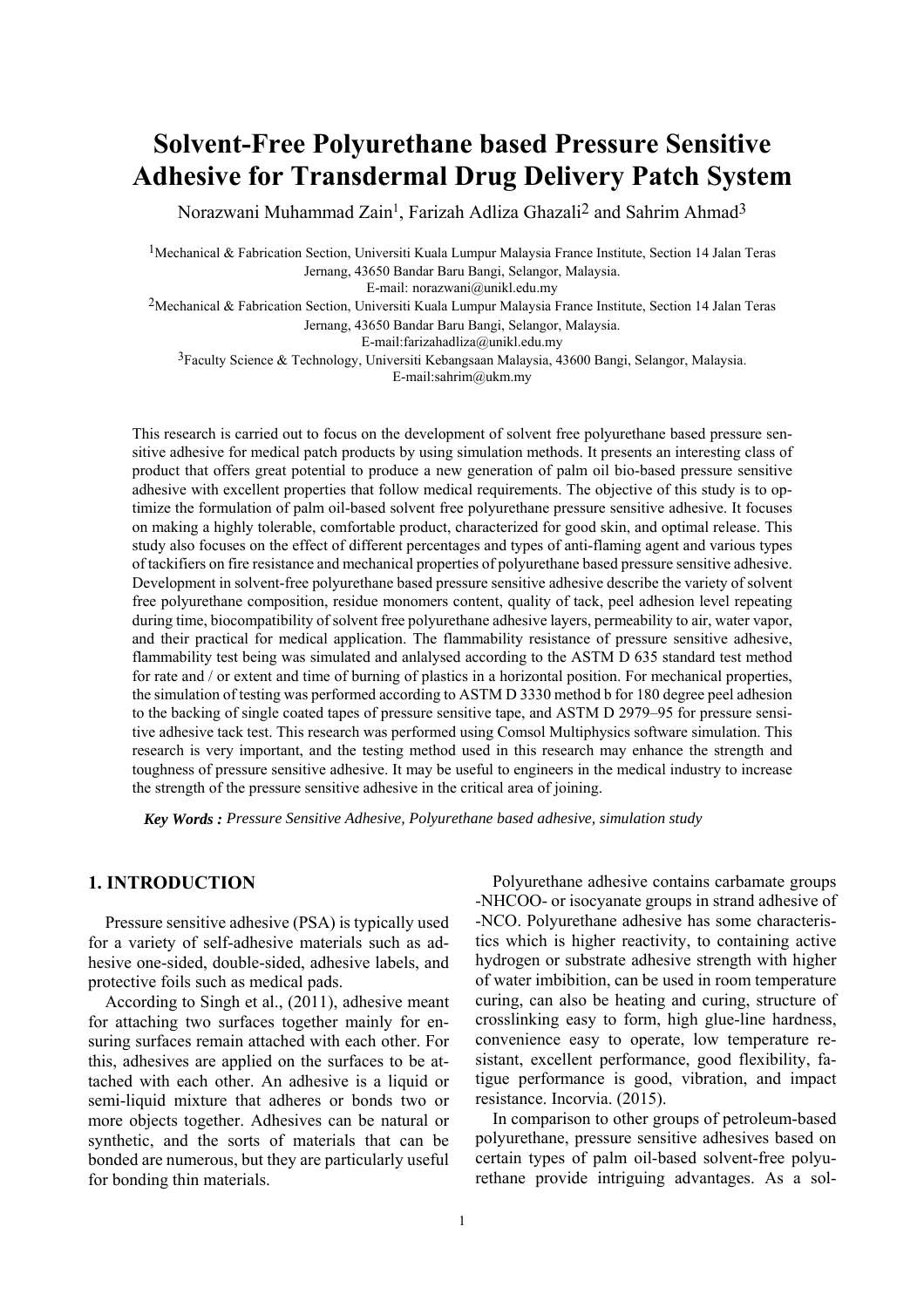vent-free system, a solvent-free polyurethane pressure-sensitive adhesive can be used. Excellent ageing properties, resilience to high temperatures and plasticizers, remarkable optical clarity due to polyester compatibility, and non-yellowing are just a few of the benefits. It possesses the best adhesion, cohesiveness, and water resistance

The capability of medical solvent-free polyurethane based on pressure sensitive adhesive to adhere well to varying skin types, both dry and moist, is one of the most demanding performance requirements. It should not irritate the skin and can be removed without leaving adhesive residue or causing skin harm. Medical pressure sensitive adhesive adheres strongly to the skin but can be easily removed with little or no stress to the skin due to adhesion capabilities and without adhesive due to cohesion properties. Pressure sensitive adhesive adhere too aggressively might cause skin irritation and pain. Low tack or peel adhesion strength values render a patch aesthetically undesirable when applied on the skin for a long time, as adhesive oozes leave adhesive residue on the outside edge of the backing layer. Patches might leave noticeable remains when they are removed. Tack and peel adhesion strength are hence extremely important pressure sensitive adhesive characteristics.

Basic trending criteria in the development of pressure sensitive products are the type of raw materials, accessible technologies, and application. The use of highly tolerant compounds with low allergenic potential is the most important aspect when it comes to raw materials, and the options are further limited by other factors. Pressure sensitive adhesive for patches must be biologically inert, non-irritating, and non-sensitizing at the skin's surface, and it must provide good adhesive properties to the end product. Singh et al., (2011).

#### **(1) Problem Statement**

Solvent-free polyurethane-based pressure sensitive adhesive is now widely utilized in a variety of industries due to its excellent drying and adhesive qualities, particularly endurance. However, solvent polyurethane based pressure sensitive adhesive can be unexpectedly tricky particularly for the research.

When solvent polyurethane based pressure sensitive adhesive is performed improperly, this can result in a few different defects because it uses petroleum-based derived components which are polyether polyol or polyester. Because of this situation, the new research of solvent-free polyurethane based pressure sensitive adhesive using bio-based oil should be looked out for. We already know that existing solvent systems in industries are also flammable and can cause health problems.

Solvent systems are also flammable that can contribute to fires and explosions. It is important to know the flashpoint to describe when enough points are discharged, a spark of flame can ignite. Flammability may be identified when flammable solvents have a flash point temperature of less than 100° F, while combustible solvents have a higher flash point temperature. By the way, the solvent system is also flammable in a structural material or part of the product being made and used either for resource or external adhesive loads being applied.

Secondly, solvents can harm health and have two different effects on skin. First, certain solvents can be absorbed via the skin, where they might damage organs or other systems. Solvents can bring harmful compounds with them in some cases. The second way is to irritate the skin, resulting in dermatitis. Many solvents attack the natural oil that protects the skin, causing it to dry out or break out. Solvents can also aggravate or cause skin allergies, causing painful irritation. As the skin is exposed to more solvent, it becomes more sensitive, which worsens the irritation.

Therefore, this research will focus on formulating the invention of solvent-free polyurethane based on pressure sensitive adhesive using bio-based oil like palm based oil that we believe to overcome the problem.

#### **(2) Objective**

- To optimize the formulation of palm oil based solvent free polyurethane pressure sensitive adhesive by using Taguchi method.
- To study the effect of different percentages and types of anti-flaming agent on fire resistance properties of polyurethane based pressure sensitive adhesive by simulation using Comsol Multiphysics.
- To assess the effect of various types of tackifier on mechanical properties of polyurethane based pressure sensitive adhesive by simulation using Comsol Multiphysics.

#### **(3) Significant of Project**

The significance of this study is, it gives back the benefits to the society and industries considering that a new biodegradable solvent free polyurethane based pressure sensitive adhesive for medical patch products is an important role in manufacturing new technologies of pressure sensitive adhesive.

Pressure sensitive adhesive is unique in that it does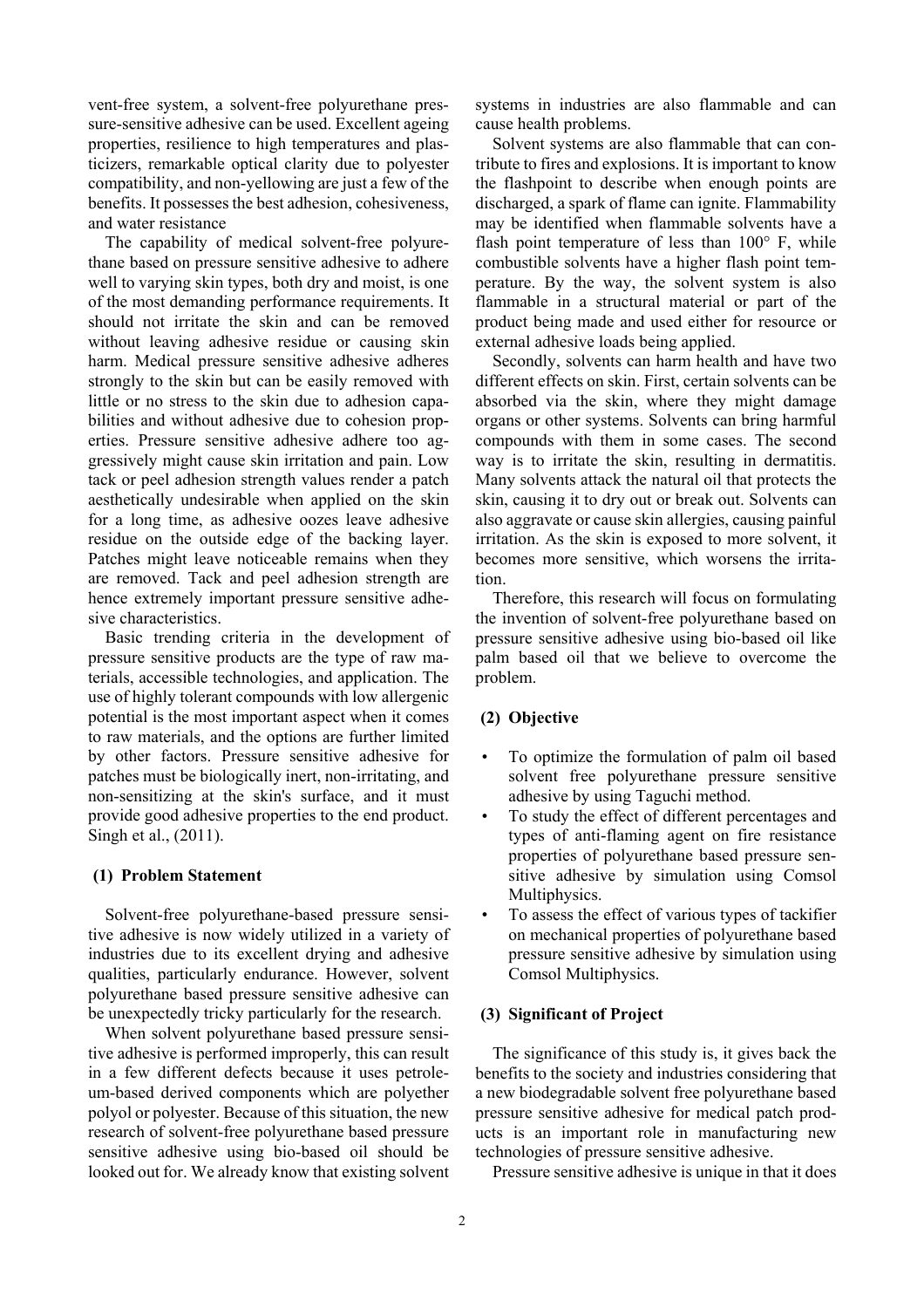not solidify into a solid material and instead remains viscous. As a result, it is always tacky and can wet surfaces when it comes into contact with it. According to Ebnesajiad, S.  $(2011)$ . By putting the adhesive sheet into contact with the substrate and exerting pressure, bonds are formed. It works well for temporary adhesion.

The viscoelastic nature of pressure sensitive adhesive response to mechanical and climatic stress in terms of durability is different from most structural adhesives. There are many sectors that use the pressure sensitive adhesive such as packaging, automotive, building, medical and health, etc. Bahadori, A. (2015).

# **2. METHODOLOGY**

#### **(1)Stages of research**

To fulfil the objectives and goals of the research, three steps of scientific research must be completed in order to assure the systematic collection of data as well as intelligence and to improve the precision of the findings. This research began with the design of an experiment utilizing the Taguchi method to determine the best formulation, followed by a simulation study on adhesive bonding preparation and characterization, and ultimately the validation process.

## **(2) Characterization of solvent free polyurethane adhesive bonding**

This simulation scenario is focusing on different percentages and types of anti-flaming agent, and also to assess the effect of various types of tackifiers on mechanical properties of polyurethane based pressure sensitive adhesive.

The simulation mimicking real life experiment and there are three important testing model that need to be constructed which is:

#### *Flammability test*

According to ASTM D 635: Standard test method for rate of burning and / or extent and time of burning of plastics in a horizontal position, this fire test response test technique describes a small-scale laboratory screening approach for comparing the relative linear rate of burning, or extent, and time of burning, or both, of plastics in the form of bars, molded, or cut from sheets, plates, or panels, and tested horizontally.

 This standard is used to measure and describe the response of materials, products, or assemblies to heat and flame in controlled settings, but it lacks the information needed to assess fire hazards or risk in materials, products, or assemblies under actual fire circumstances. Load, U. F., & Meth, V. F. T. (2003).

Factors including density, pigments, any anisotropy in the material, and the thickness of the specimen affect the rate of burning and other burning events. Whether comparing the same or different materials, test data should only be compared for specimens of identical thickness. With increasing thickness, the rate of burning and other burning phenomena will change. Load, U. F., & Meth, V. F. T. (2003).

## *Tack test*

According to ASTM D 2979-95, pressure sensitive tack of adhesives using an inverted probe machine, the probe tack test is designed to be used with adhesives on flexible or stiff backings. The tests are used for quality assurance and research. Polyken Tack Tester was used to create the standard procedure. A variety of probes can be used. The standard probe is a stainless steel probe with a radius of 5 mm. This results in a contact area of about 20 mm2. To reduce the chance of air trapping between the probe and the adhesive, the probe can be somewhat domed. Contact pressure (100 g cm-2), dwell time  $(1 \text{ s})$ , and test speed are the normal test settings (1 cm s-1). ASTM, (2001).

#### *Peel test*

According to ASTM D 3330 method  $b - 180$  degree peel test adhesion to backing of single-coated tapes is quite similar to method a, which measures the adherence of two layers of single coated tapes to each other, but method b measures the adherence of two layers of single coated tapes to each other. For information, application of method a is usually used for measuring the adhesion of fastening tapes while method b is usually used for measuring the adhesion of masking and packaging tapes. The result of this test is used to determine the adhesion uniformity of a pressure sensitive adhesive tape. A strip of tape is put to a stiff substrate in this test, and then another strip is applied to the backing of the first strip. After that, it is put to the test for peel adhesion. ASTM, (2003).

#### **(3) Parameters**

As we all know, parameters were the most important thing in the process of making a new solvent free polyurethane based pressure sensitive adhesive. Three formulation parameters level rates have been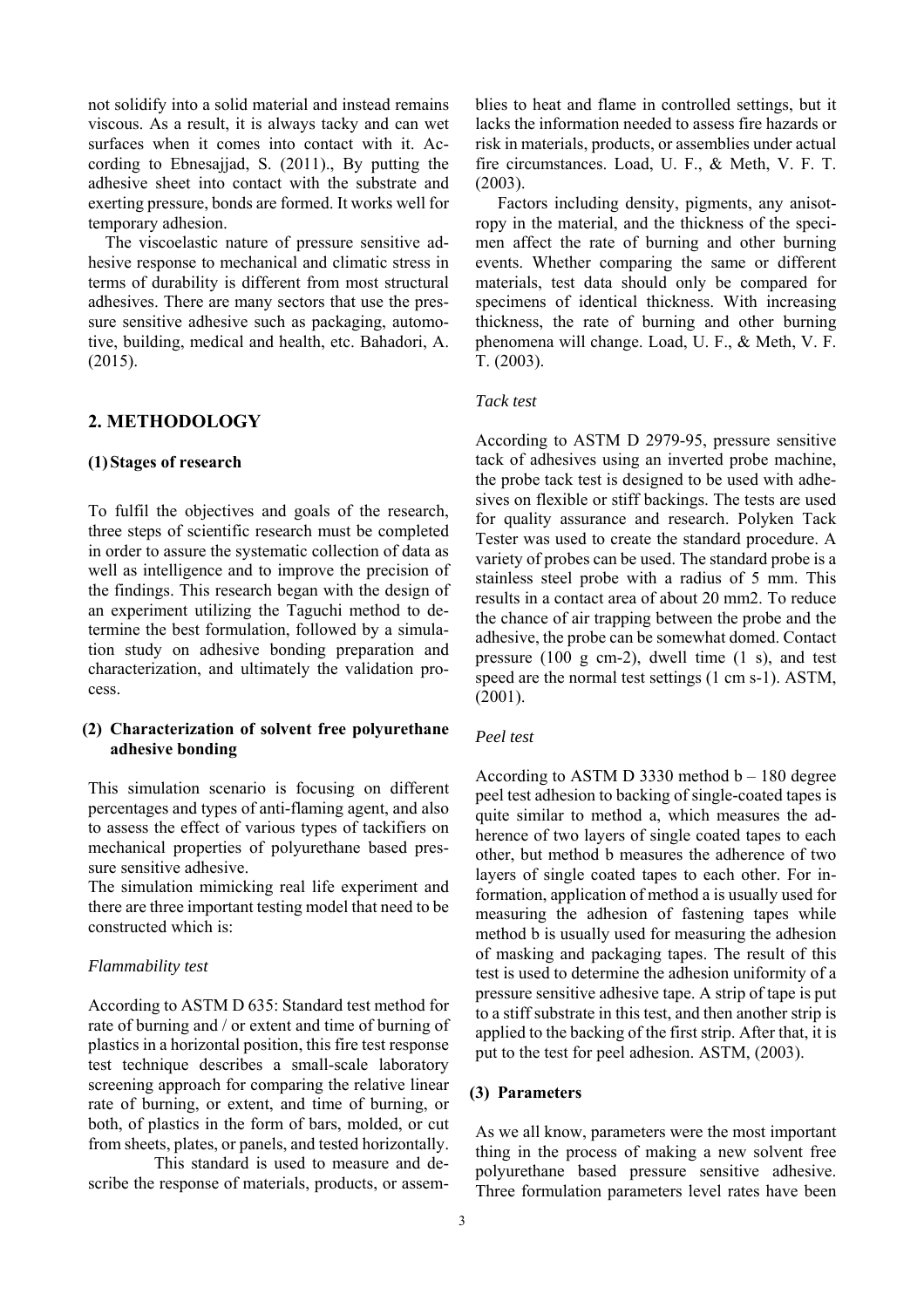selected based on the anti-flaming agent type, anti-flaming agent content, and type of tackifier. Usually, there are each certain function for each type of the parameter. Table below show the specific parameter use in this research:

**Table 1** Selected values of process parameter

| Code       | <b>Factors</b>              | <b>Levels</b>                               |                                |                               |  |
|------------|-----------------------------|---------------------------------------------|--------------------------------|-------------------------------|--|
|            |                             |                                             | $\mathfrak{D}$                 | 3                             |  |
| <b>AFA</b> | Anti flaming<br>agent types | Phos-<br>phorous<br>flame<br>retard-<br>ant | Nitrogen<br>flame<br>retardant | Halogen<br>flame<br>retardant |  |
| AFC        | Anti flaming<br>contents    | $0.5\%$                                     | $1.0\%$                        | 1.5%                          |  |
| т          | Type of<br>tackifiers       | Hydro-<br>carbon<br>resins                  | Rosin<br>resins                | Terpene<br>resin              |  |

**Table 2** Orthogonal array design

| <b>Simulation</b> | <b>Control factors</b> |           |                |  |  |
|-------------------|------------------------|-----------|----------------|--|--|
| no.               | <b>AFA</b>             | $\bf AFC$ | T              |  |  |
| 1                 |                        |           |                |  |  |
| $\mathbf{2}$      |                        | 2         | 2              |  |  |
| 3                 |                        | 3         | 3              |  |  |
| 4                 | 2                      |           | $\overline{2}$ |  |  |
| 5                 | 2                      | 2         | 3              |  |  |
| 6                 | $\overline{c}$         | 3         |                |  |  |
| 7                 | 3                      |           | 3              |  |  |
| 8                 | 3                      | 2         |                |  |  |
| q                 |                        |           |                |  |  |

# **3. RESULTS AND DISCUSSION**

The result from simulation studies consists of three different testing which are flammability, peel, and probe tack tests. The data will show in the stripes of color from red which means highest to dark blue which means the lowest. The result stripes also show the maximum and minimum value area of testing and being discussed in the results data by simulation. The simulation tests run smoothly without any problem.

# **(1) Flammability test**

Simulation of flammability testing is conducted following ASTM D 635 standard test method for rate and / or extent and time of burning plastics in a horizontal position.



**Fig. 1** Flammability test simulation 1

Fig.1 shows a plot of simulation models that have been carried out from the flammability testing. It is shown that the distribution of heat transfer of the burning range in the simulation model spreads the heat energy outward. This is because the surface of the model first contacts the heat source in the start area. This first area of the model has high energy particles that move aggressively then collide with other particles which are lower energy while spreading the heat energy to the other particles.



**Fig. 2** Flammability test simulation model 1

The stripe color was the red spot which had the highest heat input, and the yellow spot at the end of the simulation model with the lowest heat temperature. This proves that from the simulation of the flammability test, the burning range of heat energy has been transferred from high energy to lower energy in the end of the model area spread outward from it based on the stripe color. The stripe color shows the formation of heat transfer of the burning range where the formation and the size of the flame test start from red spot to yellow spot.

# **(2) Probe tack test**

Simulation of probe tack testing is conducted following ASTM D 2979-95 standard test method for pressure sensitive adhesive using an inverted probe machine for tack test. The graph shows simulation models that were conducted as a result of the probing tack testing. According to the results, the greatest recorded force necessary to detach the adhesive surface from the cylindrical probe represents the tack of adhesion.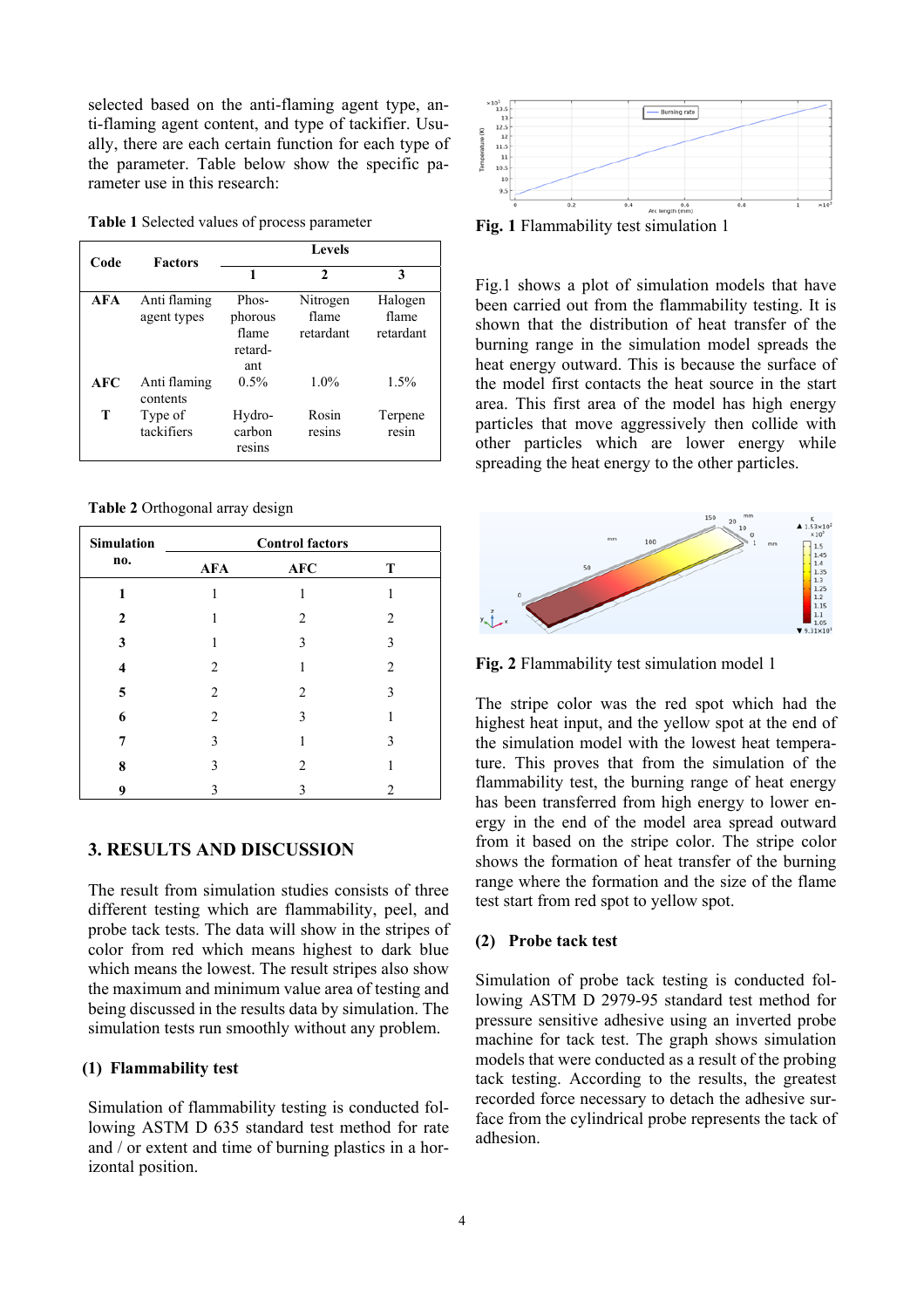

**Fig. 3** Probe tack test simulation 1

This is due to the fact that the test examines the brief time of adhesion with low pressure on a flat and cylindrical probe to the adhesive surface. The greatest recorded force necessary to separate the adhesive surface and the cylindrical probe represents the tack of adhesion and decohesion strength.



**Fig. 4** Probe tack test simulation model 1

The pressure sensitive adhesive tape was simulated in fixed condition, which eliminates tape backing effects. The speed with which the cylindrical probe approaches the adhesive surface, which was controlled by the simulation force, and the speed with which the cylindrical probe is removed from the adhesive surface, which is controlled by the test, measures the short time with low pressure of adhesion on a flat and the cylindrical probe to the adhesive surface. Red stripe color spot which has been loaded with high impact pressure, and the blue spot at the lower with lowest impact pressure. This has proven that, from the simulation of the probe tack test, the greatest recorded force necessary to separate the adhesive surface and the cylindrical probe depending on the stripe color represents the tack of adhesion strength. It should be noted that when different materials are utilized to simulate probe tack tests, the simulation results may different.

#### **(3) Peel test**

Simulation of peel testing was conducted following ASTM D 3330 Method B for 180-degree peel adhesion to the backing of single coated tapes of pressure sensitive tape.



**Fig. 5** Peel test simulation 1

The graph shows graphs of simulation models that have been carried out from the 180 degree peel testing. The result shows that the peel of maximum recorded force required to separate the adhesive surface from the specified stainless steel plate surface represents adhesion. This is because the test measures the adhesion peel strength of the adhesive's surface, which can be classified as low, medium, or high.

 High or low peel force is not really a good indicator of a pressure sensitive adhesive's effectiveness. Most stick-to-skin applications would not require a particularly strong pressure sensitive adhesive, and a blood glucose meters display would not require an easy peel pressure sensitive adhesive.



**Fig. 6** Peel test simulation model 1

The pressure sensitive adhesive tape is simulated in 180 degrees peel angle condition. This test is to measure the release liner's adherence to the adhesive and the pressure sensitive tape's adhesion uniformity. The liner is pulled from the sticky surface and the adhesive tape is simulated with the linear side up. The peel adhesion of pressure sensitive adhesive with a 180-degree peel is also measured in this test. The stripe color is the red spot which has been loaded with high force pressure, and the blue spot at the lowest force pressure. This proves that from the simulation of the peel test, the adhesion strength of maximum force necessary to separate the adhesive release liner of pressure sensitive adhesive tape based on the stripe color. From this peel simulation, it can improve the comprehension of the element that influences the feel force, which has previously been linked to skin trauma generated by peeling pressure sensitive adhesive tape.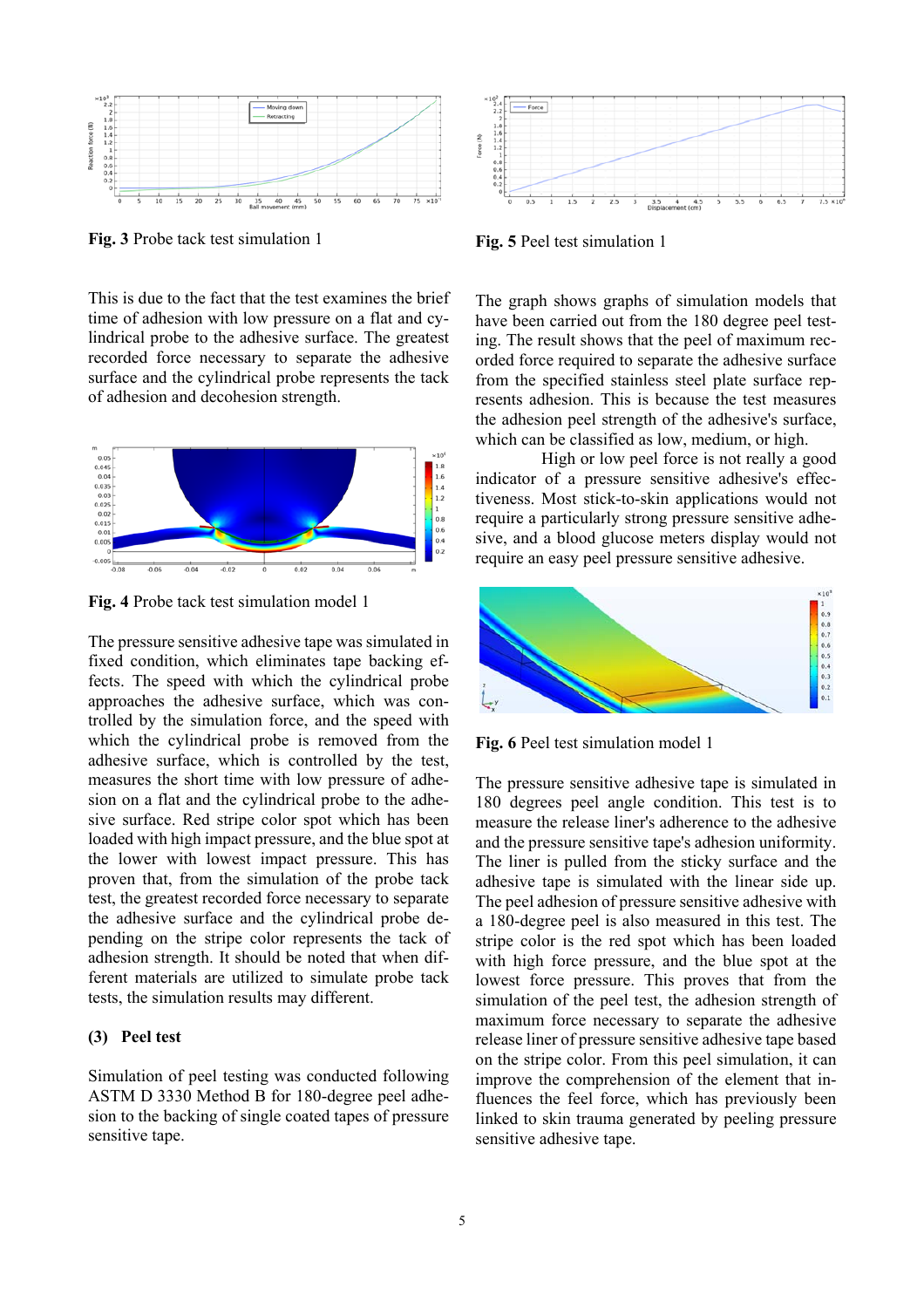| Simulation     |            | <b>Control factors</b> |                | Flammability rate $(V)$ | Peel strength (N) | Tack strength (N) |
|----------------|------------|------------------------|----------------|-------------------------|-------------------|-------------------|
| no.            | <b>AFA</b> | <b>AFC</b>             | T              |                         |                   |                   |
|                |            |                        |                | 1.85                    | 2.39              | 2.2               |
| $\overline{2}$ |            | 2                      | $\overline{c}$ | 1.88                    | 2.25              | 2.05              |
| 3              |            | 3                      | 3              | 1.96                    | 2.45              | 2.15              |
| $\overline{4}$ | 2          |                        | $\overline{2}$ | 1.81                    | 2.45              | 1.7               |
| 5              | 2          | $\overline{2}$         | 3              | 1.91                    | 2.05              | 1.93              |
| 6              | 2          | 3                      | 1              | 1.86                    | 2.4               | 1.7               |
| $\overline{7}$ | 3          | 1                      | 3              | 2.0                     | 2.05              | 2.09              |
| 8              | 3          | $\overline{2}$         |                | 1.66                    | 2.18              | 1.68              |
| 9              | 3          | 3                      | $\overline{2}$ | 2.08                    | 2.3               | 1.95              |

**Table 3** Orthogonal array design

## **(4) Optimization by Taguchi and ANOVA**

The Taguchi analysis has proven to be an effective means of increasing productivity in research and development. As a result, higher-quality products can be created rapidly and at a low cost. This technique also be used to limit the number of test subjects and arrange the study schedule.

1-Taguchi analysis: Flammability rate (V), Peel strength (N), Tack strength (N) versus Anti-flaming agent types, Anti-flaming contents, Types of tackifiers.

*Response table for signal noise ratios: Larger is better* 

| Table 4 Signal to noise ratio |  |  |
|-------------------------------|--|--|

| Level | AFA   | AFC   | т     |
|-------|-------|-------|-------|
| 1     | 6.460 | 6.116 | 5.759 |
| 2     | 5.728 | 5.717 | 6.093 |
| 3     | 5.913 | 6.269 | 6.251 |
| Delta | 0.732 | 0.552 | 0.492 |
| Rank  |       | 2     |       |

#### *Response table for means*

| Level | AFA   | AFC            | т     |
|-------|-------|----------------|-------|
| 1     | 2.131 | 2.060          | 1.991 |
| 2     | 1.979 | 1.954          | 2.052 |
| 3     | 1.999 | 2.094          | 2.066 |
| Delta | 0.152 | 0.140          | 0.074 |
| Rank  |       | $\overline{c}$ | 3     |

Table 5 shows the means that get from the Taguchi method in Minitab 18. The rank is the influence for the factor because the number 1 rank is most important because of anti-flaming agent types give a specific level of ignition resistance followed by rank number 2 which is anti-flaming agent contents that provide particular level of flame spread. For rank number 3 which is type of tackifier, the best tackifier compounds help balance pressure sensitive adhesive and adhesive properties.

For selected process parameters as per Taguchi method L9 orthogonal array design system, nine sets of simulation have been performed in Table 3 with the purpose of optimizing process parameters. It is considered to be the result parameter and therefore, the signal to noise ratio has been calculated for all nine experiments and the S/N ratios major effect was plotted as shown in Fig. 7.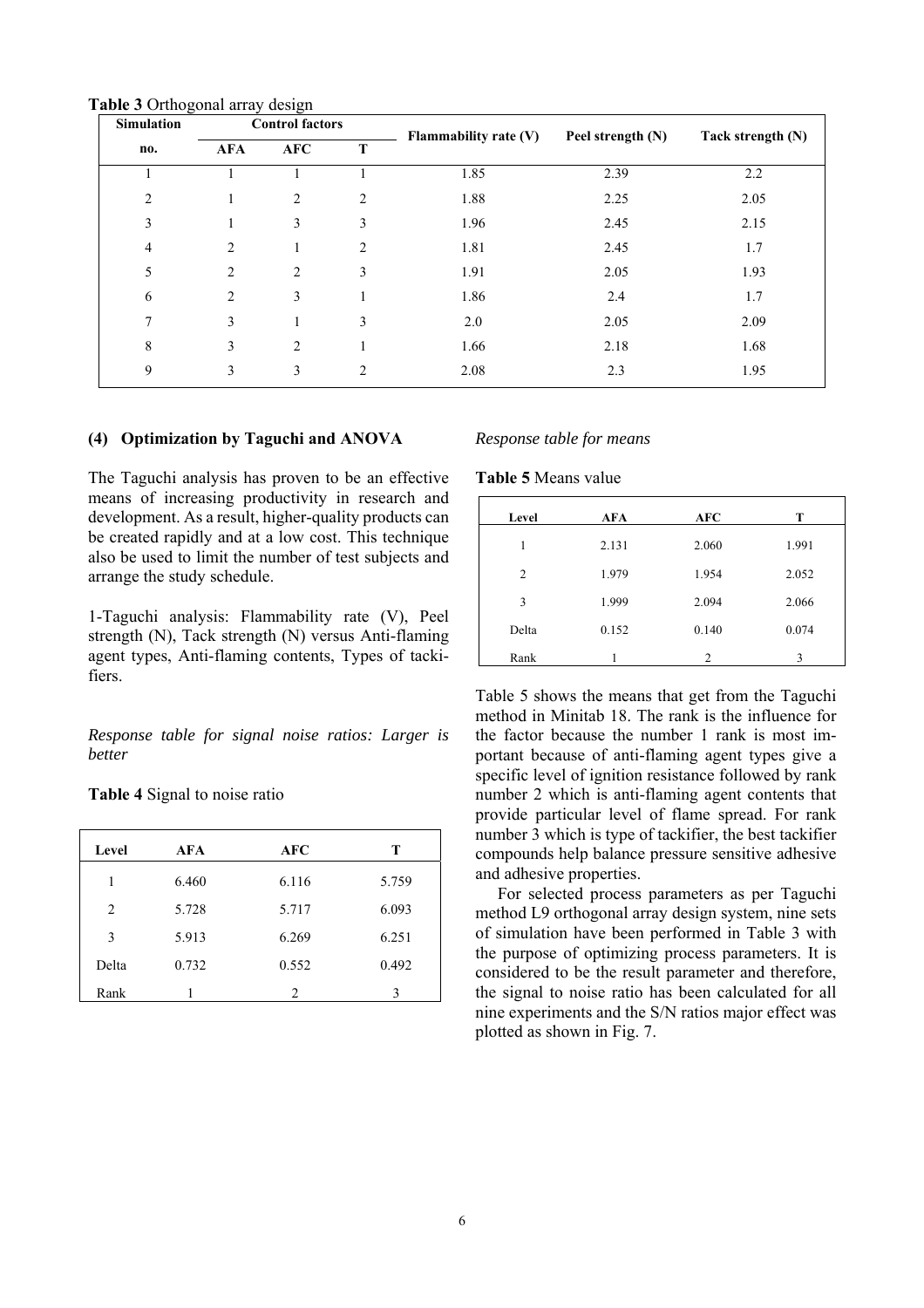

**Fig. 7** Plot for SN ratio



**Fig. 8** Plot for means data

The signal noise ratio response graph is given in Fig. 8 and the best set of optimum parameters can be determined by the level with highest signal noise ratio by each factor which is A1B1C1.

**Table 6** Optimal Value of Parameter

| Parameter | <b>Optimal Value</b>       |
|-----------|----------------------------|
| AFA       | Phosphorus flame retardant |
| AFC       | $0.5\%$                    |
|           | Hydrocarbon resin          |

# **(5) Anova analysis**

Variance of Analysis (ANOVA) was a collection of statistical models and their related estimation techniques such as the variation between and between groups used to evaluate group mean differences in a sample. The anova was based on the law of total

variance, where the observed variance was divided into components attributable to different sources of variation in a particular variable. Anova provides a statistical test in its simplest form to determine whether two or more population means are equal, thus generalizing the t-test beyond two means.

# **5.1 Regression analysis: Flammability rate (V) versus Anti-flaming agent types, Anti-flaming agent contents, Types of tackifiers**

## *Analysis of variance*

**Table 7** Flammability rate (V) analysis of variance

| Source     | DF | Adj SS   | Adj MS   | <b>F-Value</b> | P-Value |
|------------|----|----------|----------|----------------|---------|
| Regression | 3  | 0.051683 | 0.017228 | 1.35           | 0.358   |
| AFA        | 1  | 0.000417 | 0.000417 | 0.03           | 0.864   |
| AFC        | 1  | 0.009600 | 0.009600 | 0.75           | 0.425   |
| T          | 1  | 0.041667 | 0.041667 | 3.27           | 0.130   |
| Error      | 5  | 0.063717 | 0.012743 |                |         |
| Total      | 8  | 0.115400 |          |                |         |

*Model summary* 

**Table 8** Flammability rate (V) model summary

|          | R-sa    | R-sq (adj) | R-sq (pred) |
|----------|---------|------------|-------------|
| 0.112886 | 44.79 % | 11.66 %    | $0.00\%$    |

# *Coefficients*

**Table 9** Flammability rate (V) coefficients

| Term     | Coef   | <b>SE</b> Coef | <b>T-Value</b> | <b>P-Value</b> | VIF  |
|----------|--------|----------------|----------------|----------------|------|
| Constant | 1.627  | 0.164          | 9.92           | 0.000          |      |
| AFA      | 0.0083 | 0.0461         | 0.18           | 0.864          | 1.00 |
| AFC      | 0.0400 | 0.0461         | 0.87           | 0.425          | 1.00 |
|          |        |                |                |                |      |
| т        | 0.0833 | 0.0461         | 1.81           | 0.130          | 1.00 |

## *Regression equation*

Flammability rate (v) =  $1.627 + 0.0083$ AFA +  $0.0400AFC + 0.0833T$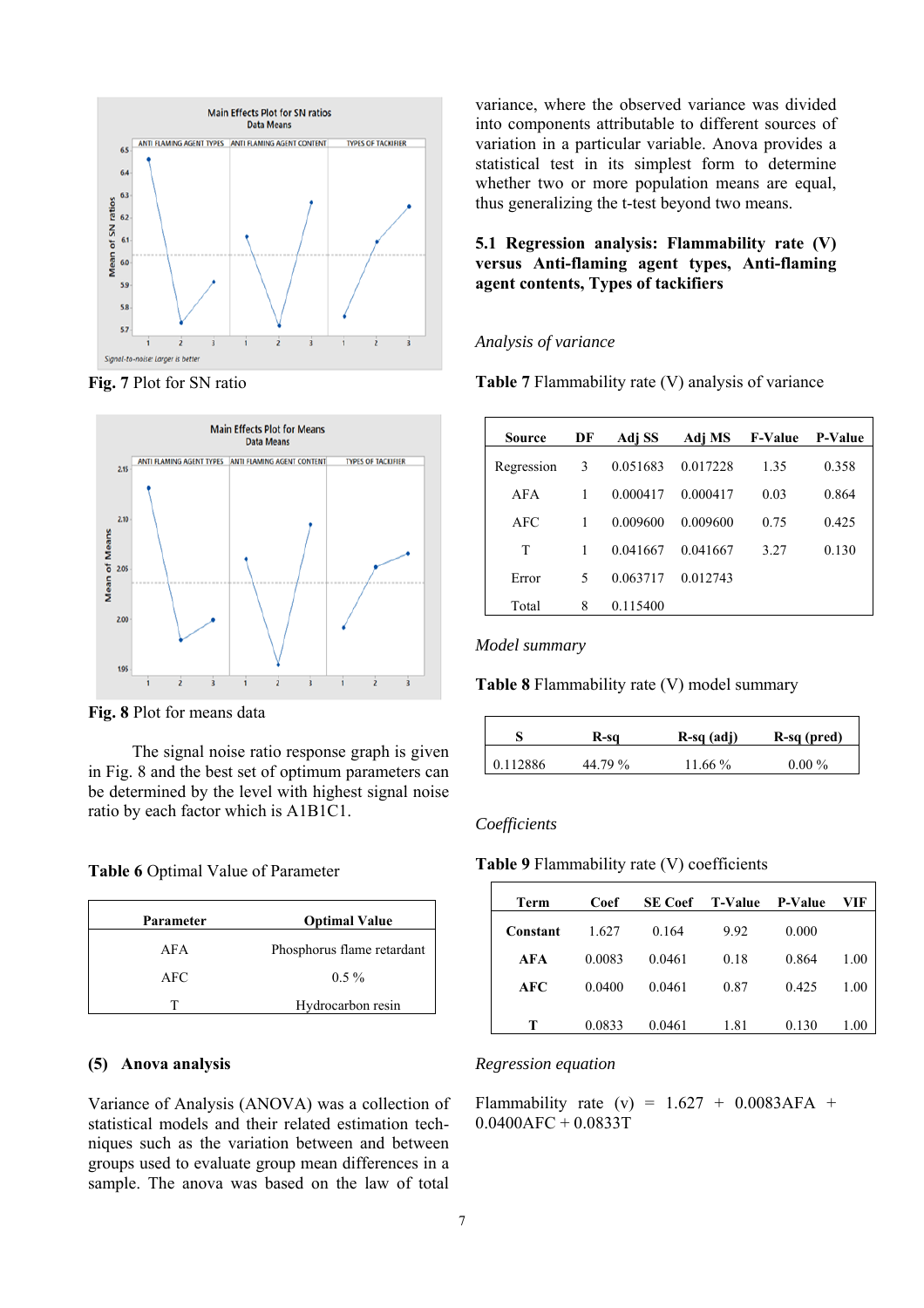

**Fig. 9** Flammability rate (V) plot graph

# **5.2 Regression analysis: Peel strength (N) versus Anti-flaming agent types, anti-flaming agent contents, types of tackifiers**

# *Analysis of variance*

| Table 10 Peel strength (N) analysis of variance |  |  |  |
|-------------------------------------------------|--|--|--|
|-------------------------------------------------|--|--|--|

| Source     | DF | Adj SS  | Adj     | <b>F-Value</b> | <b>P-Value</b> |
|------------|----|---------|---------|----------------|----------------|
|            |    |         | MS      |                |                |
| Regression | 3  | 0.09293 | 0.03098 | 1.43           | 0.339          |
| AFA        | 1  | 0.05227 | 0.05227 | 2.41           | 0.181          |
| AFC        | 1  | 0.01127 | 0.01127 | 0.52           | 0.503          |
| T          | 1  | 0.02940 | 0.02940 | 1.36           | 0.297          |
| Error      | 5  | 0.10847 | 0.02169 |                |                |
| Total      | 8  | 0.20140 |         |                |                |

*Model summary* 

**Table 11** Peel strength (N) model summary

|          | R-sq    | $R-sq$ (adj) | R-sq (pred) |
|----------|---------|--------------|-------------|
| 0.147287 | 46.14 % | 13.83 %      | $0.00\%$    |

# *Coefficients*  **Table 12** Flammability rate (V) coefficients

| Term            | Coef      | SE.    | <b>T-Value</b> | <b>P-Value</b> | VIF  |
|-----------------|-----------|--------|----------------|----------------|------|
|                 |           | Coef   |                |                |      |
| Constant        | 2.520     | 0.214  | 11.78          | 0.000          |      |
| Anti-flaming    | $-0.0933$ | 0.0601 | $-1.55$        | 0.181          | 1.00 |
| agent types     |           |        |                |                |      |
| Anti-flaming    | 0.0433    | 0.0601 | 0.72           | 0.503          | 1.00 |
| agent con-      |           |        |                |                |      |
| tents           |           |        |                |                |      |
| <b>Types of</b> | $-0.0700$ | 0.0601 | $-1.16$        | 0.297          | 1.00 |
| tackifier       |           |        |                |                |      |

# *Regression equation*

Peel strength (N) = 2.520 -0.0933AFA + 0.0433 AFC  $-0.0700T$ .



**Fig.10** Peel strength (N) plot graph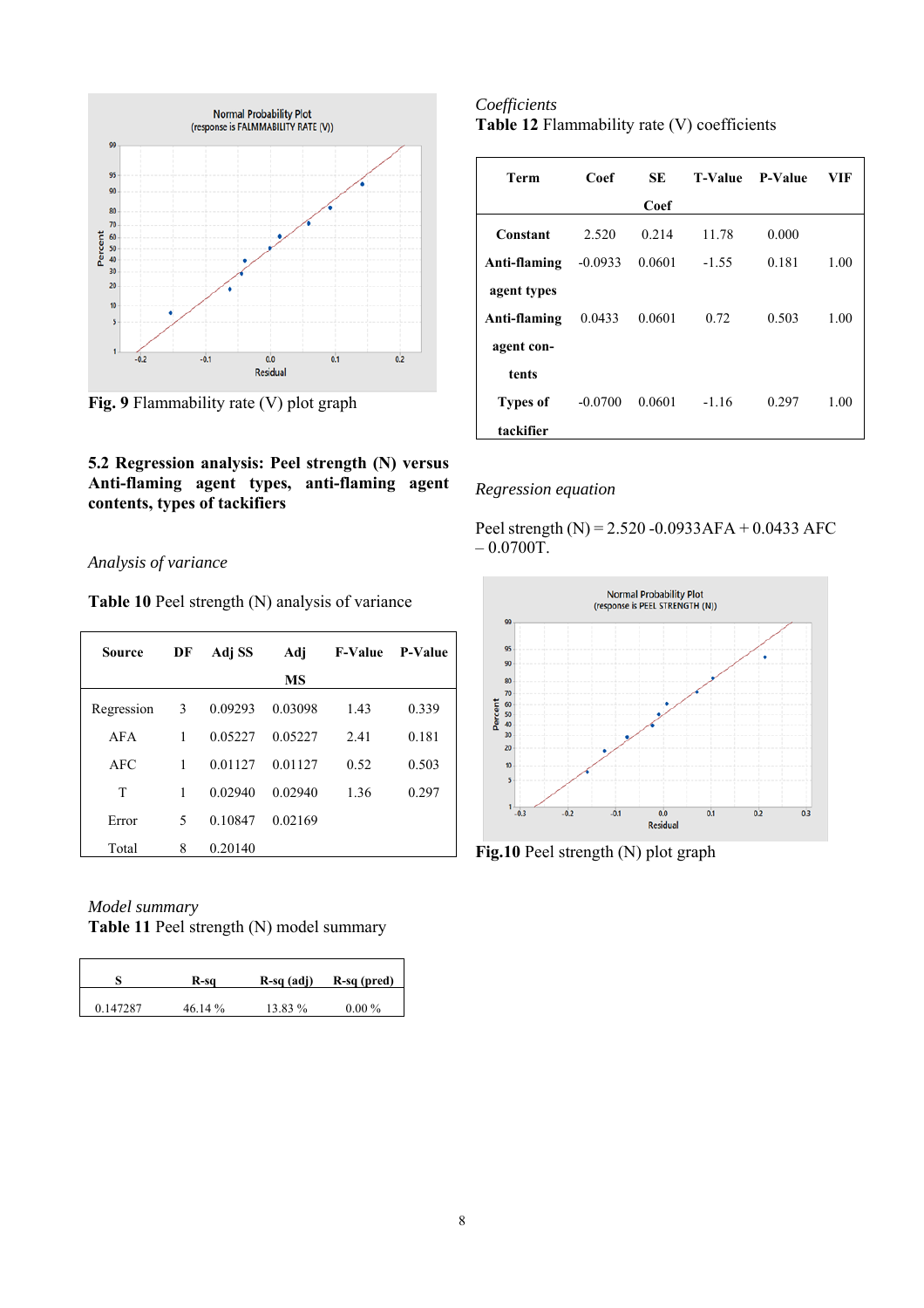**5.3 Regression analysis: Tack strength (N) versus Anti-flaming agent types, anti-flaming agent contents, types of tackifier** 

*Analysis of variance* 

**Table 13** Tack strength (N) analysis of variance

| Source            | DF | Adj SS   | Adj MS   | F-Valu | $P-Va$ |
|-------------------|----|----------|----------|--------|--------|
|                   |    |          |          | e      | lue    |
| <b>Regression</b> | 3  | 0.141100 | 0.047033 | 1.25   | 0.385  |
| <b>AFA</b>        | 1  | 0.077067 | 0.077067 | 2.05   | 0.212  |
| AFC               | 1  | 0.006017 | 0.006017 | 0.16   | 0.706  |
| Т                 | 1  | 0.058017 | 0.058017 | 1.54   | 0.269  |
| Error             | 5  | 0.188189 | 0.037638 |        |        |
| <b>Total</b>      | 8  | 0.329289 |          |        |        |

*Model summary* 

**Table 14** Tack strength (N) model summary

|          | R-sa    | R-sq (adj) | R-sq (pred) |
|----------|---------|------------|-------------|
| 0.194005 | 42.85 % | $8.56\%$   | $0.00\%$    |

#### *Coefficients*

**Table 15** Flammability rate (V) coefficients

| Term       | Coef      | SE     | <b>T-Value</b> | <b>P-Value</b> | VIF  |
|------------|-----------|--------|----------------|----------------|------|
|            |           | Coef   |                |                |      |
| Constant   | 2.032     | 0.282  | 7.21           | 0.001          |      |
| <b>AFA</b> | $-0.1133$ | 0.0792 | $-1.43$        | 0.212          | 1.00 |
| AFC        | $-0.0317$ | 0.0792 | $-0.40$        | 0.706          | 1.00 |
| т          | 0.0983    | 0.0792 | 1.24           | 0.269          | 1.00 |

*Regression equation* 

Tack strength  $(N) = 2.032 - 0.1133$  AFA  $- 0.0317$ AFC + 0.0983T.



**Fig. 11** Tack strength (N) plot graph

The analysis of variance (Anova) was used to determine the significance of the parameter. The larger the F-value, the greater the effect on simulation performance, and the smaller the P value, the greater the significance of the parameter.

 Analysis of variance (Anova) has been conducted to analyze the larger the value of F-value, the larger effect on the simulation performance and the smaller the P value, the more significant to the parameter. It is safe to conclude that, the benefits of flammability rate, peel strength, and tack strength are correctly given a specific level of ignite or flame spread resistance and best tackifier compounds will help balance pressure sensitive adhesive and cohesive properties.

# **4. CONCLUSION**

In this study, the best categories of anti-flaming agent and mechanical properties of solvent free polyurethane based pressure sensitive adhesive have been discovered. The results show that, to achieve the optimal result for flammability, tack, and peel test, each parameter has its own role. It can be concluded that the optimum combination of parameter factors for the solvent free polyurethane based pressure sensitive adhesive is simulation number 1 which is AFA1-AFC1-T1. The anti-flaming agent type is phosphorus flame retardant, the anti-flaming agent content is 0.5 %, and lastly the type of tackifier is hydrocarbon resin.It is also concluded that the types of anti-flaming agent give a specific level of ignite or flame spread resistance. The anti-flaming agent content provides a particular level of flame spread and the type of tackifier compound helps balance pressure sensitive adhesive and cohesive properties.